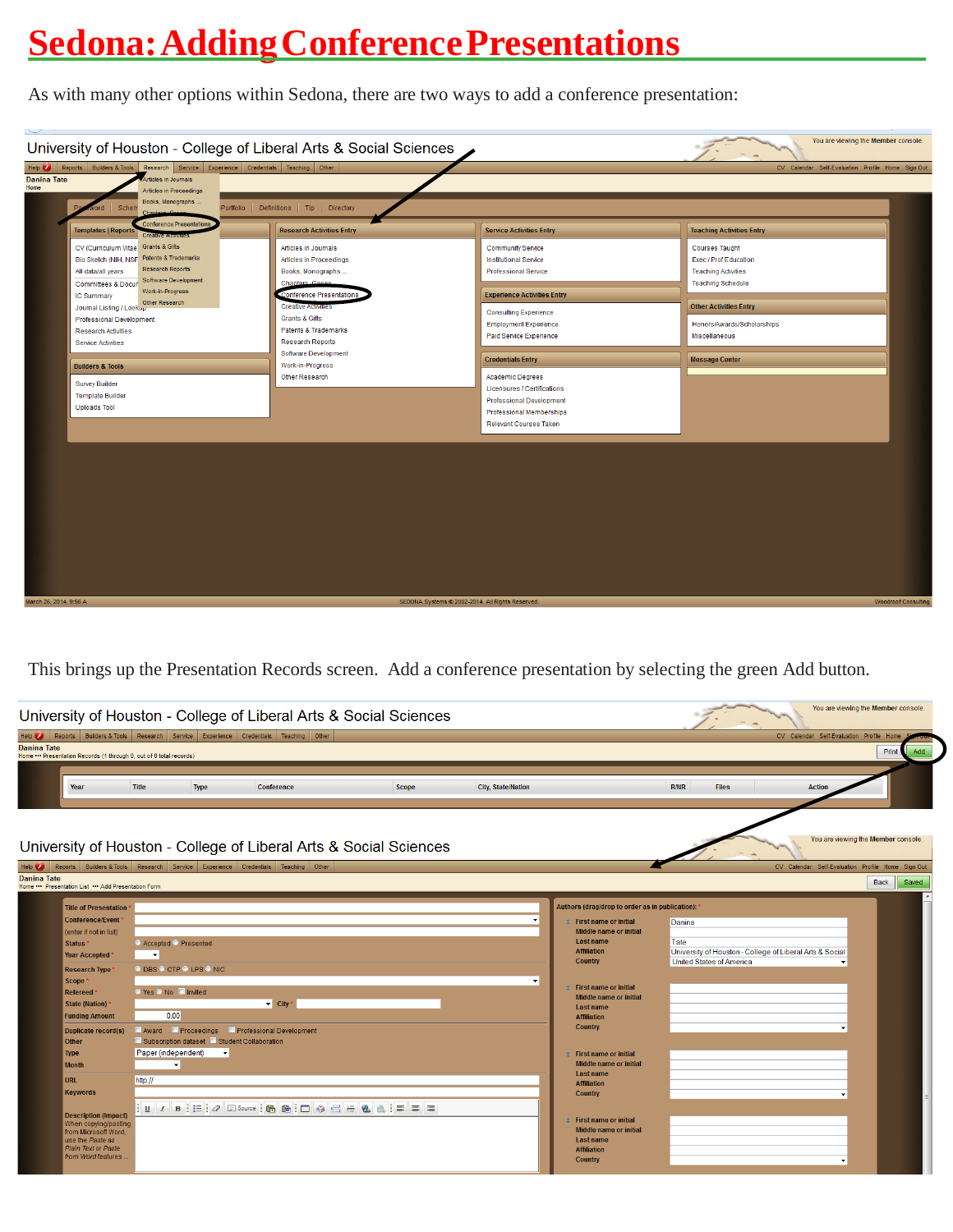#### **AddingAuthors**

On the right side of the screen, you will notice that your name appears as the first author automatically. You can delete this information, if you are not the first author, and type in the correct name of the authors in order, moving down the screen from 1 to 2 to 3 to 4, etc.

| Authors (drag/drop to order as in publication): 3                                                                                                                                                                |                                                                                                                                                                                                                                                                                                                         |
|------------------------------------------------------------------------------------------------------------------------------------------------------------------------------------------------------------------|-------------------------------------------------------------------------------------------------------------------------------------------------------------------------------------------------------------------------------------------------------------------------------------------------------------------------|
| <b>1</b> First name or initial<br>Danina<br>Middle name or initial<br>Last name<br>Tate<br><b>Affiliation</b><br>University of Houston - College of Liberal Arts & Social<br>United States of America<br>Country | Only first author is required; middle initial,<br>affiliation and country are not required.                                                                                                                                                                                                                             |
| <b>First name or initial</b><br>Middle name or initial<br>Last name<br><b>Affiliation</b><br>Country                                                                                                             | If six or more authors, enter these additional names in<br>the et al. box in the format you will use on your CV.                                                                                                                                                                                                        |
| <b>First name or initial</b><br>Middle name or initial<br><b>Last name</b><br><b>Affiliation</b><br>Country                                                                                                      | et al. (will appear on CV just as you have entered this list)                                                                                                                                                                                                                                                           |
| <b>First name or initial</b><br><b>Middle name or initial</b><br><b>Last name</b><br><b>Affiliation</b><br>Country                                                                                               | <b>Sedona FYI</b>                                                                                                                                                                                                                                                                                                       |
| <b>First name or initial</b><br>Middle name or initial<br><b>Last name</b><br><b>Affiliation</b><br>Country                                                                                                      | Sedona is configured to produce your CV in APA format.<br>As such, no matter how many letters you type in first<br>or middle name fields, only the first initials of each will<br>appear on the rendered CV. Refer to the tips within<br>Sedona for handling hyphenated testing first names<br>and other special cases. |
|                                                                                                                                                                                                                  | Note: The red asterisk $(*)$                                                                                                                                                                                                                                                                                            |

# indicates a required field.

#### **Adding a Presentation Title**

**Title of Presentation** 

Type or paste the title of the presentation. You may type the presentation title or copy and paste it into the title of<br>presentation field. To paste, either type Ctrl + V or right click and select paste. A helpful hint for that title fields do not work properly if they include quotation marks. You will find that when you try to edit an article<br>with quotation marks in the title, anything in the title after the first quotation mark is lost. We apostrophes in title fields, or using html italics tags to emphasize text.

#### For example:

Custard and Fishfingers: Diet in  $\langle i \rangle$ Dr. Who $\langle i \rangle$  would appear on the CV as Custard and Fishfingers: Diet in *Dr. Who* 

The Conference/Event field is a drop-down menu which includes events added by yourself and your colleagues. If you find the conference in the list, you can select it. Otherwise, leave this field blank and type or paste the name of the conference in the field below ("event if not in list").

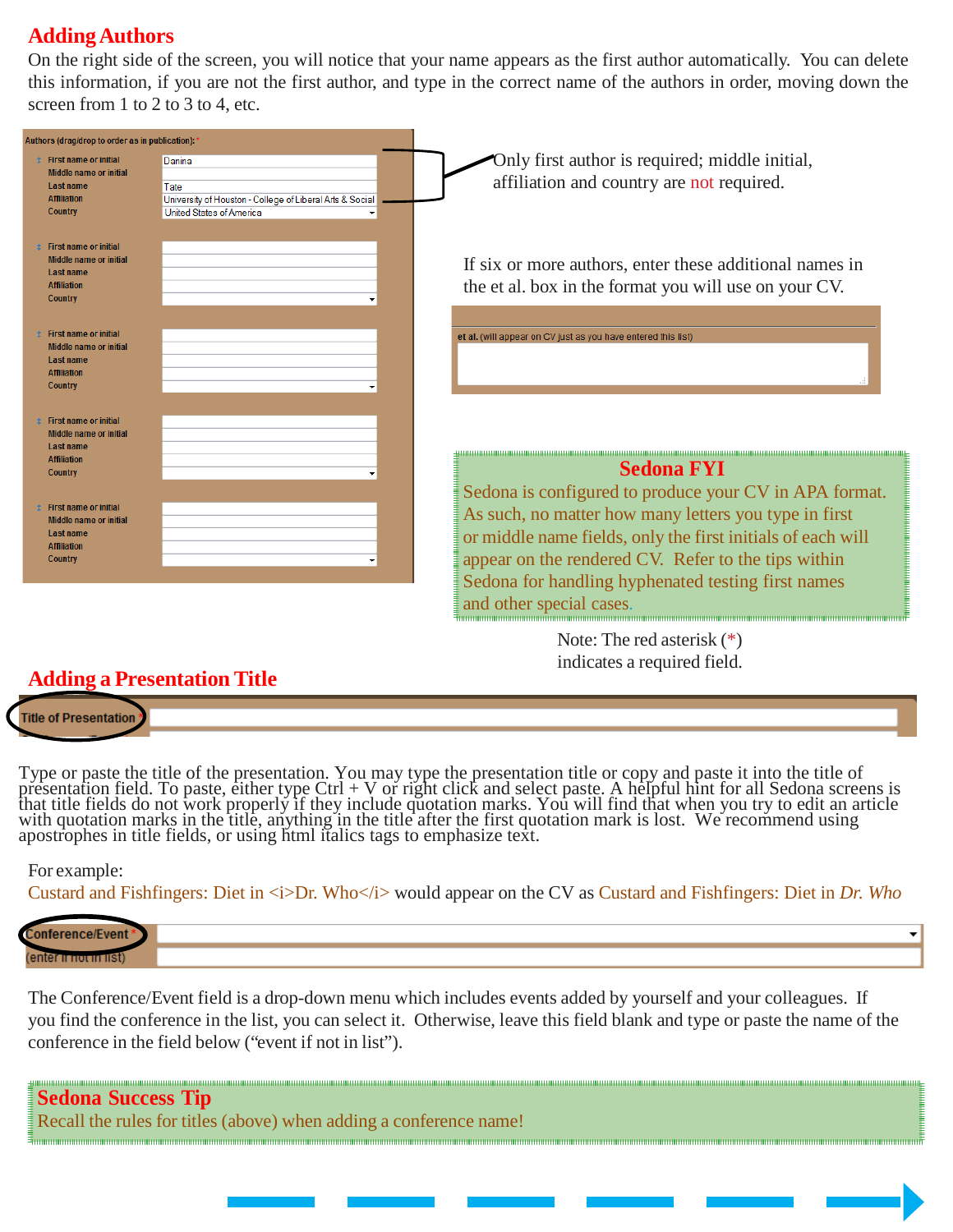### **Other Required Fields**

| Status *                    | Accepted C Presented                                                                                                                                                                                                                                                             | Each of these fields, other than funding |
|-----------------------------|----------------------------------------------------------------------------------------------------------------------------------------------------------------------------------------------------------------------------------------------------------------------------------|------------------------------------------|
| Year Accepted*              | ▼                                                                                                                                                                                                                                                                                | amount, is required                      |
| Research Type *             | © DBS © CTP © LPS © NIC                                                                                                                                                                                                                                                          |                                          |
| Scope*                      |                                                                                                                                                                                                                                                                                  | $\overline{\phantom{a}}$                 |
| Refereed*                   | © Yes © No ■ Invited                                                                                                                                                                                                                                                             |                                          |
| State (Nation) *            | $\overline{\phantom{a}}$ City $\overline{\phantom{a}}$                                                                                                                                                                                                                           |                                          |
| <b>Funding Amount</b>       | 0.00                                                                                                                                                                                                                                                                             |                                          |
| Department of the condition | <b>Contract Contract Contract Contract Contract Contract Contract Contract Contract Contract Contract Contract Contract Contract Contract Contract Contract Contract Contract Contract Contract Contract Contract Contract Contr</b><br><b>Construction of Property and Call</b> |                                          |

You must include the state or country (if out of the U.S.) and city. If unknown, select unknown for state and type unknown for city. If a virtual or online conference, select Virtual for state and type virtual for city.

## **Optional Fields**

| Duplicate record(s)<br>Other | Award Proceedings Professional Development<br>Subscription dataset Student Collaboration | Duplicate this entry! |
|------------------------------|------------------------------------------------------------------------------------------|-----------------------|
| <b>Type</b>                  | Paper (independent)                                                                      |                       |
| <b>Month</b>                 |                                                                                          |                       |
| <b>URL</b>                   | http://                                                                                  |                       |
| <b>Keywords</b>              |                                                                                          |                       |

This record can be duplicated quickly throughout your CV as an Award or Grant, a published item in Proceedings, a conference attended for Professional Development, a subscription dataset and/or a student collaboration. This will create a record in each of these areas which you can edit or add to later (if you add the conference paper to proceedings, you can edit the proceedings item to include the citation information, for example).

Next you'll select the type of presentation. Paper (independent) is the default. The ShowCase drop-down enables you to select the order of this item on your CV within the year. If you select 1 and then add another conference presentation in the same year and make that a 2, then that is the order they will appear on your CV. This will not work between multiple years. For the item to appear on a short CV, it must have a ShowCase number.

If you like, you may include the month of the conference, the web address and/or keywords related to your presentation.

#### **Adding a Description**



The description field is an open text box in which you may type any additional information. This text will appear on the rendered CV. You do not have to type in thisfield. **If you leave the field blank**, you will want to select the Source button and delete any text you see, in this case " " Select Source again to return to the regular view of the text box.